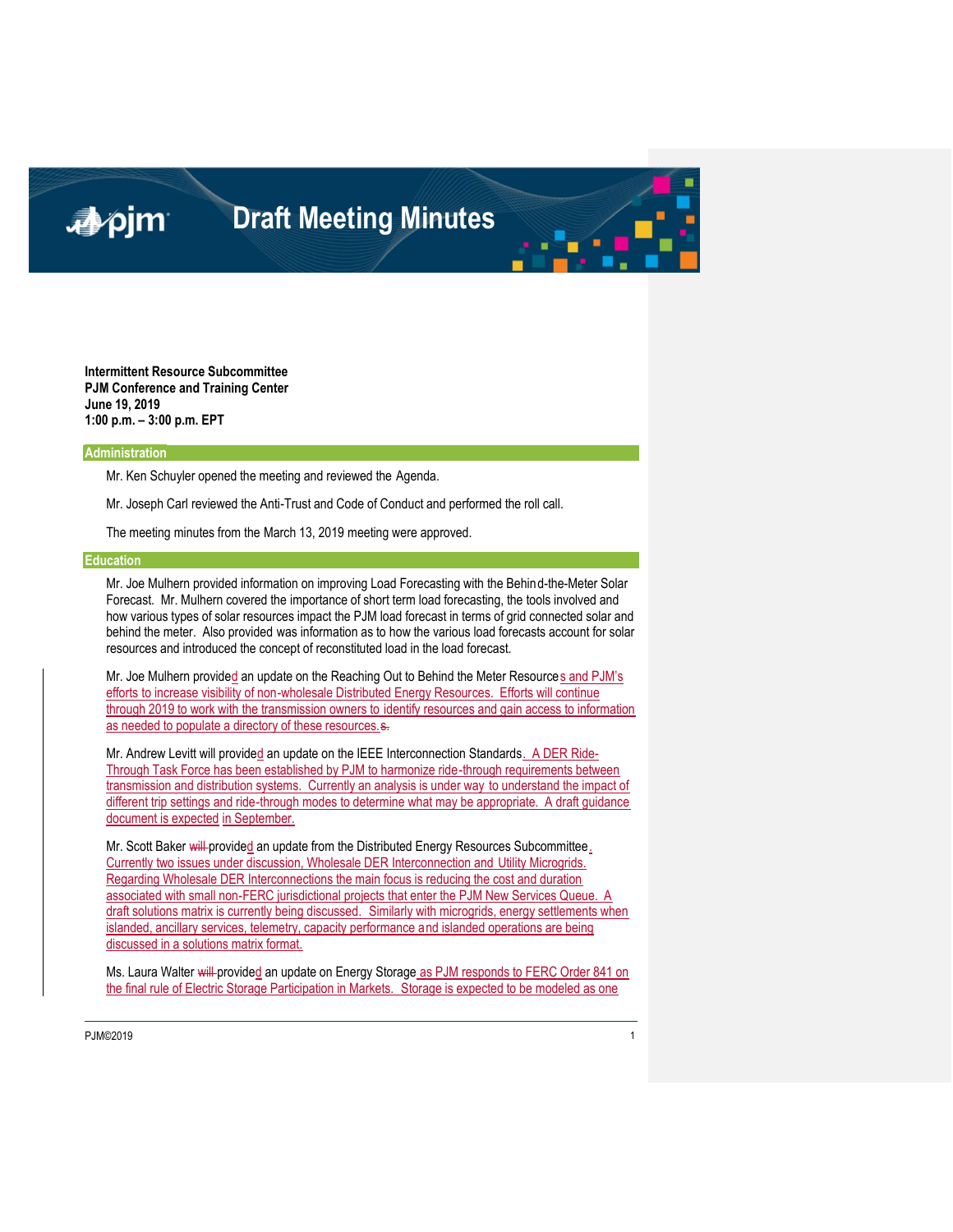## 心心

## **Draft Meeting Minutes**

continuous resource, with 3 modes of operation: continuous, charge, and discharge. Resource owners will manage the state of charge, mode of operation, offers and parameters.

| <b>Future Agenda Items</b>  |                 |                                                      |       |                           |  |  |  |
|-----------------------------|-----------------|------------------------------------------------------|-------|---------------------------|--|--|--|
| None at this time           |                 |                                                      |       |                           |  |  |  |
|                             |                 |                                                      |       |                           |  |  |  |
| <b>Future Meeting Dates</b> |                 |                                                      |       |                           |  |  |  |
| June 19, 2019               |                 | 4:00 p.m.                                            | WebEx |                           |  |  |  |
|                             |                 |                                                      | WebEx |                           |  |  |  |
| September 18, 2019          |                 | 1:00 p.m.                                            |       |                           |  |  |  |
| December 9, 2019            |                 | 1:00 p.m.                                            | WebEx |                           |  |  |  |
|                             |                 |                                                      |       |                           |  |  |  |
|                             |                 |                                                      |       |                           |  |  |  |
| <b>In-Person Attendees:</b> |                 |                                                      |       |                           |  |  |  |
| Schuyler                    | Ken             | PJM Interconnection, LLC                             |       | Not Applicable            |  |  |  |
| Carl                        | Joseph          | PJM Interconnection, LLC                             |       | Not Applicable            |  |  |  |
| GlatzMulhern                |                 | SuzanneJosephPJM Interconnection, LLC                |       | Not Applicable            |  |  |  |
| Rocho-Garrido Walter        |                 | PatricioLaura                                        |       | PJM Interconnection, LLC  |  |  |  |
|                             | Not Applicable  |                                                      |       |                           |  |  |  |
|                             |                 | HutchinsonLevitt ChadAndrew PJM Interconnection, LLC |       | Not Applicable            |  |  |  |
|                             |                 | In Attendance via WebEx / Teleconference:            |       |                           |  |  |  |
|                             |                 |                                                      |       |                           |  |  |  |
| Ayres                       | Rachael         | <b>Exelon Generation Co. LLC</b>                     |       | <b>Generation Owner</b>   |  |  |  |
| <b>Baker</b>                | <b>Scott</b>    | PJM Interconnection, LLC                             |       | <b>Not Applicable</b>     |  |  |  |
| Borgatti                    | Mike            | <b>Gabel and Associates</b>                          |       | <b>Not Applicable</b>     |  |  |  |
| <b>Brodbeck</b>             | John            | <b>EDP Renewables North America Inc.</b>             |       | <b>Other Supplier</b>     |  |  |  |
| Christopher                 | Mahilla         | <b>Public Utilities Commission of Ohio</b>           |       | <b>Not Applicable</b>     |  |  |  |
| Denby                       | <b>Brett</b>    | <b>Novec</b>                                         |       | <b>Not Applicable</b>     |  |  |  |
| Durinsky                    | Mike            | First Energy Solutions Corp.                         |       | <b>Transmission Owner</b> |  |  |  |
| Davis-                      | James           | <b>Dominion Energy</b>                               |       | <b>Generation Owner</b>   |  |  |  |
| Filomena                    | Guy             | Customized Energy Solutions, Ltd                     |       | Not Applicable            |  |  |  |
| Foladare                    | Ken             | Tangibl Inc.                                         |       | Not Applicable            |  |  |  |
| George                      | <b>Brian</b>    | <b>Federal Energy Regulatory Commission</b>          |       | <b>Not Applicable</b>     |  |  |  |
| Hohenshilt                  | <b>Jennifer</b> | <b>Talen Energy Marketing LLC</b>                    |       | <b>Generation Owner</b>   |  |  |  |
| <b>Hyzinski</b>             | Tom             | <b>GT Power Group</b>                                |       | <b>Not Applicable</b>     |  |  |  |
| Kilgallen                   | <b>Kevin</b>    | <b>Avangrid Renewables LLC</b>                       |       | <b>Generation Owner</b>   |  |  |  |
| <b>Marzewski</b>            | Skyler          | <b>Monitoring Analytics</b>                          |       | <b>Not Applicable</b>     |  |  |  |
| Peoples                     | John            | Duquesne Light Company                               |       | <b>Transmission Owner</b> |  |  |  |
| Rainey                      | John            | <b>Novec</b>                                         |       | <b>Not Applicable</b>     |  |  |  |
| Rutigliano                  | Tom             | <b>NRDC</b>                                          |       | <b>Not Applicable</b>     |  |  |  |
| Wilson                      | Bram            | <b>EFW Corporation</b>                               |       | <b>Not Applicable</b>     |  |  |  |
| Karrasch                    | <b>Joe</b>      | Ohio Power Co                                        |       | <b>Transmission Owner</b> |  |  |  |

**Formatted Table**

PJM©2019 2